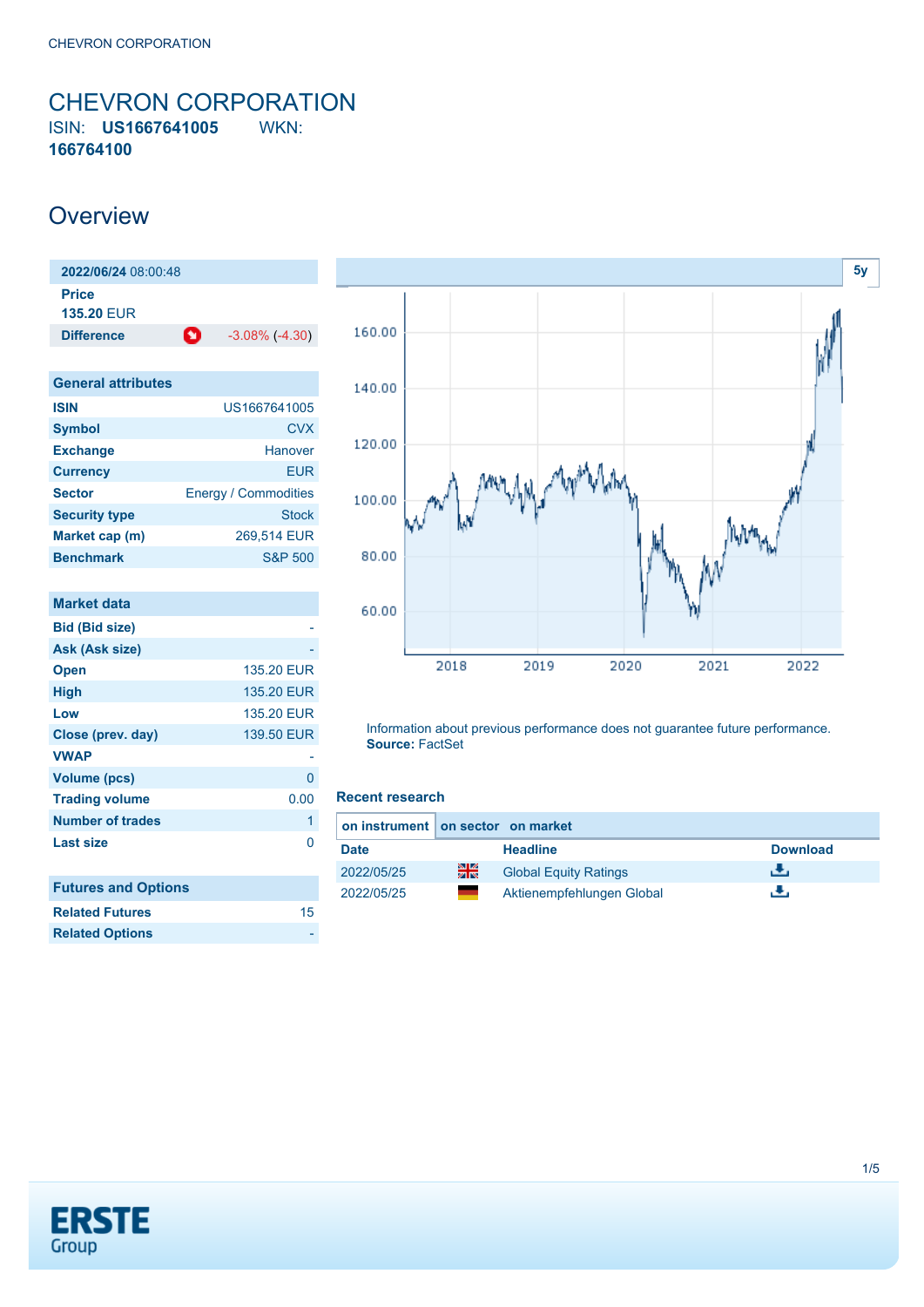# Details

**2022/06/24** 08:00:48

**Price**

**135.20** EUR

**Difference** -3.08% (-4.30)

| <b>General attributes</b> |                             |
|---------------------------|-----------------------------|
| <b>ISIN</b>               | US1667641005                |
| <b>Symbol</b>             | <b>CVX</b>                  |
| <b>Exchange</b>           | Hanover                     |
| <b>Currency</b>           | <b>EUR</b>                  |
| <b>Sector</b>             | <b>Energy / Commodities</b> |
| <b>Security type</b>      | Stock                       |
| Market cap (m)            | 269,514 EUR                 |
| <b>Benchmark</b>          | <b>S&amp;P 500</b>          |

| Market data           |            |
|-----------------------|------------|
| <b>Bid (Bid size)</b> |            |
| Ask (Ask size)        |            |
| <b>Open</b>           | 135.20 EUR |
| <b>High</b>           | 135.20 EUR |
| Low                   | 135.20 EUR |
| Close (prev. day)     | 139.50 EUR |
| <b>VWAP</b>           |            |
| <b>Volume (pcs)</b>   | 0          |
| <b>Trading volume</b> | 0.00       |
| Number of trades      | 1          |
| Last size             |            |

| <b>Performance and Risk</b> |                |           |           |  |
|-----------------------------|----------------|-----------|-----------|--|
|                             | 6 <sub>m</sub> | 1v        | 3v        |  |
| <b>Perf</b> (%)             | $+32.42%$      | $+51.59%$ | $+23.81%$ |  |
| Perf (abs.)                 | $+33.10$       | $+46.01$  | $+26.00$  |  |
| <b>Beta</b>                 | 0.40           | 0.51      | 1.12      |  |
| <b>Volatility</b>           | 37.77          | 31.51     | 40.20     |  |



Information about previous performance does not guarantee future performance. **Source:** FactSet

| <b>Price data</b>                           |                         |
|---------------------------------------------|-------------------------|
| Ø price 5 days   Ø volume 5 days (pcs.)     | 140.08 EUR (0)          |
| Ø price 30 days   Ø volume 30 days (pcs.)   | 158.93 EUR (4)          |
| Ø price 100 days   Ø volume 100 days (pcs.) | 147.75 EUR (7)          |
| Ø price 250 days   Ø volume 250 days (pcs.) | 116.07 EUR (8)          |
| <b>YTD High   date</b>                      | 168.52 EUR (2022/06/09) |
| <b>YTD Low   date</b>                       | 103.66 EUR (2022/01/03) |
| 52 Weeks High   date                        | 168.52 EUR (2022/06/09) |
| 52 Weeks Low   date                         | 80.11 EUR (2021/08/20)  |

| <b>Arbitrage views</b>                            |                |                   |                       |                                 |                            |
|---------------------------------------------------|----------------|-------------------|-----------------------|---------------------------------|----------------------------|
| Exchange $\neq$                                   | <b>Date</b>    | <b>Time Price</b> |                       | <b>Trading volume</b><br>(mio.) | <b>Number of</b><br>trades |
| Xetra                                             | 2022/06/<br>24 |                   | 17:35 138.74 EUR 0.37 |                                 | 65                         |
| Vienna Stock<br>Exchange                          | 2022/06/<br>24 |                   | 17:32 138.84 EUR 0.00 |                                 | 2                          |
| Tradegate                                         | 2022/06/<br>24 |                   | 22:26 137.12 EUR 0.80 |                                 | 125                        |
| <b>Stuttgart</b>                                  | 2022/06/<br>24 |                   | 21:10 137.84 EUR 0.19 |                                 | 17                         |
| SIX Swiss Exchange 2019/06/ 17:35 121.33 CHF 0.00 |                |                   |                       |                                 | 1                          |

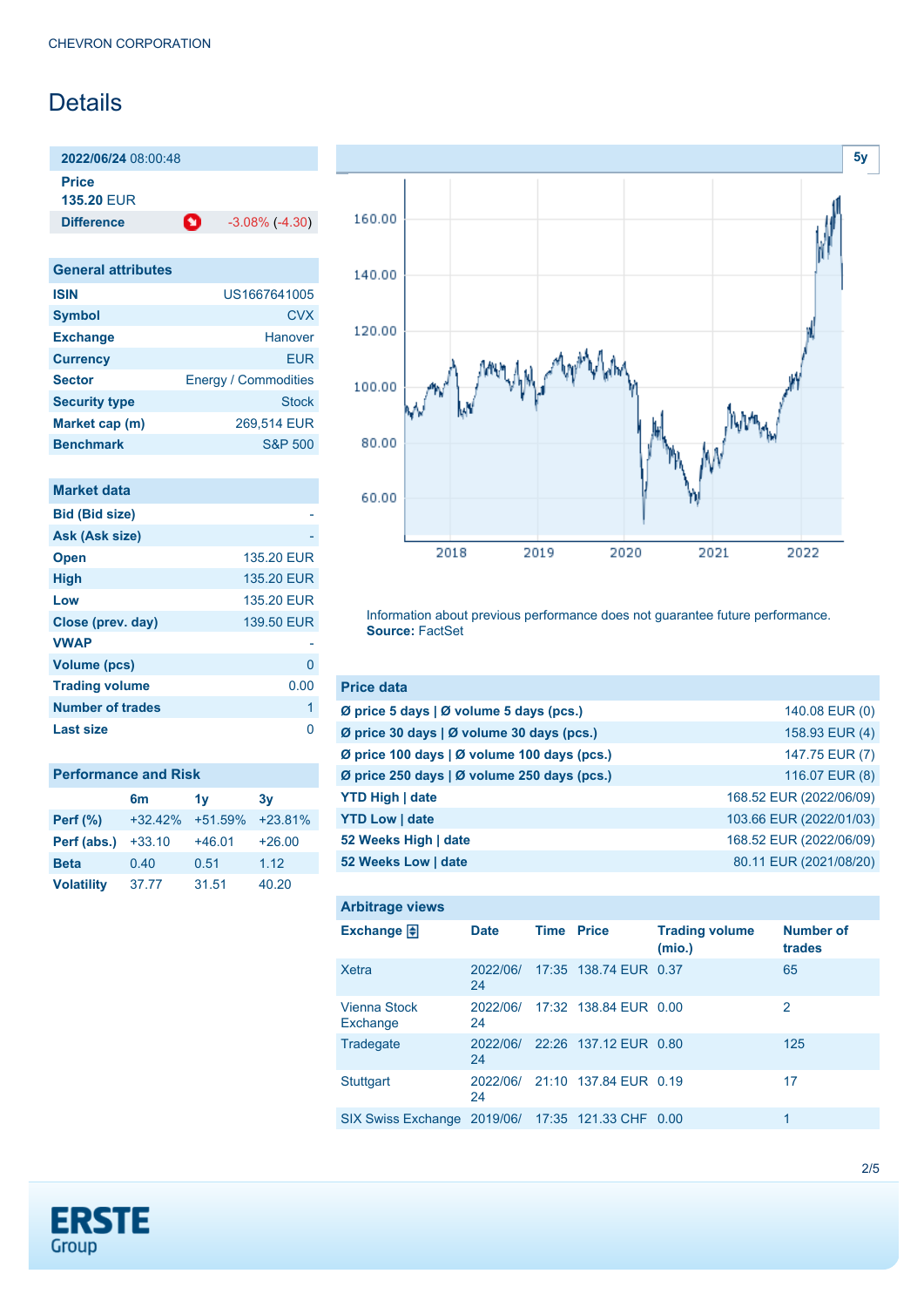|                                 | 20             |                                    |                |
|---------------------------------|----------------|------------------------------------|----------------|
| <b>SIX Swiss Exchange</b>       | 05             | 2022/05/ 17:35 109.00 USD 0.00     | 1              |
| <b>NYSE</b>                     | 24             | 2022/06/ 22:03 144.77 USD 1,611.95 | 117,123        |
| <b>Munich</b>                   | 24             | 2022/06/ 11:21 136.72 EUR 0.01     | $\mathcal{P}$  |
| <b>London Stock</b><br>Exchange | 22             | 2022/06/ 16:51 149.77 USD 0.03     | $\overline{2}$ |
| Hanover                         | 2022/06/<br>24 | 08:00 135.20 EUR 0.00              | 1              |
| Hamburg                         | 2022/06/<br>24 | 08:00 135.20 EUR 0.00              | 1              |
| Frankfurt                       | 24             | 2022/06/ 18:12 138.00 EUR 0.15     | 16             |
| <b>Euronext Brussels</b>        | 20             | 2022/05/ 10:00 168.00 USD 0.00     | 1              |
| <b>Duesseldorf</b>              | 24             | 2022/06/ 19:30 137.10 EUR 0.00     | 8              |
| <b>Berlin</b>                   | 2022/06/<br>24 | 08:08 135.20 EUR 0.00              | 1              |

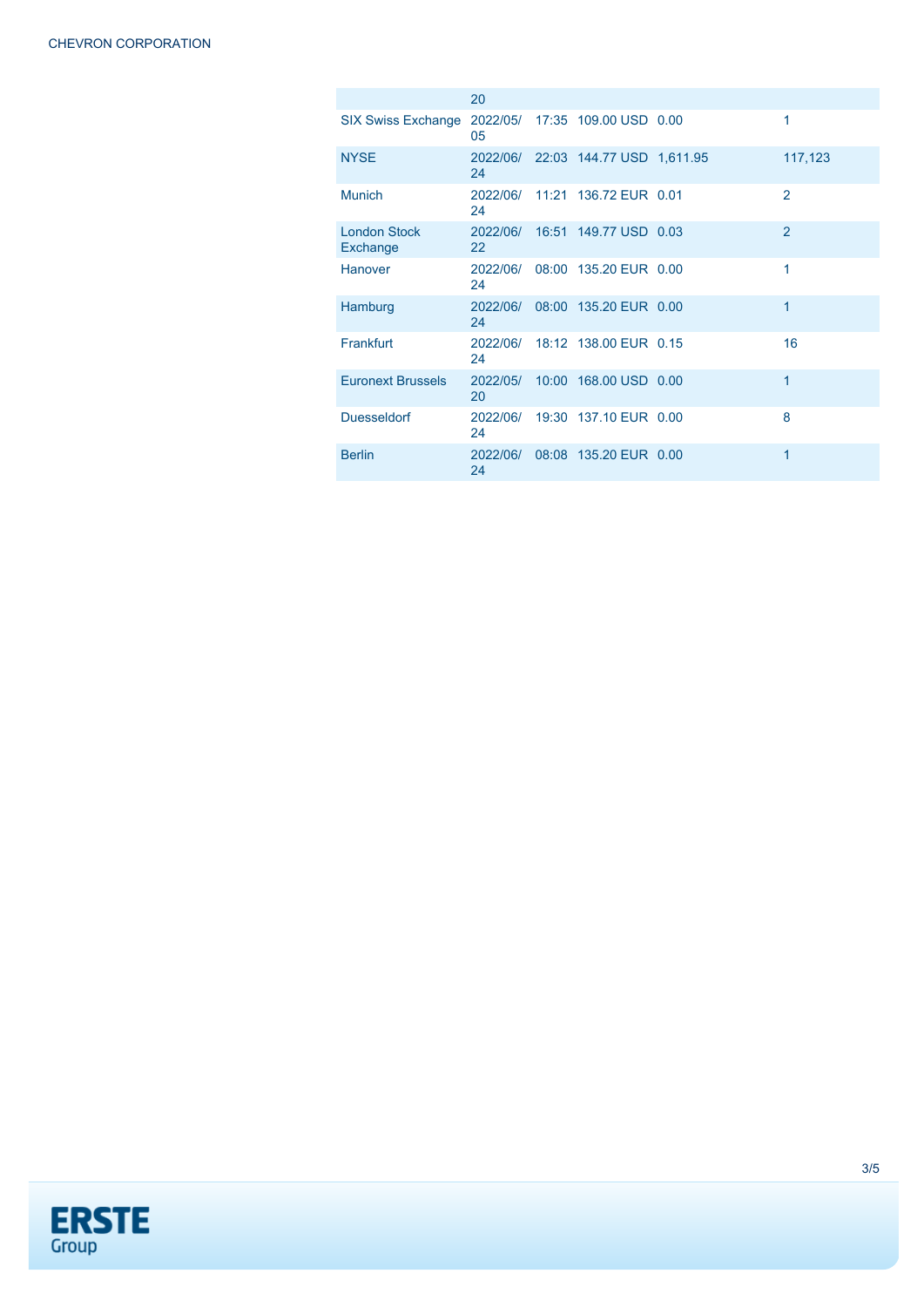# Company profile

### **Company Logo**

#### **Chevron**

| <b>Contact Details</b>                               |
|------------------------------------------------------|
| CHEVRON CORP                                         |
|                                                      |
| 6001 Bollinger Canyon Road - 94583-2324<br>San Ramon |
| Telefon: 1-925-842-1000                              |
| $Fax -$                                              |
| $F$ -mail: -                                         |
|                                                      |

### **Company Profile**

-

|                        | <b>Members of Management Board</b>      |
|------------------------|-----------------------------------------|
| <b>Alice Gast</b>      | Member of Board of<br><b>Directors</b>  |
| Dambisa Moyo           | Member of Board of<br><b>Directors</b>  |
| <b>Ronald Sugar</b>    | Member of Board of<br><b>Directors</b>  |
| <b>Wanda Austin</b>    | Member of Board of<br><b>Directors</b>  |
| <b>Charles</b>         | Member of Board of                      |
| Moorman                | <b>Directors</b>                        |
| <b>Cynthia Warner</b>  | Member of Board of<br><b>Directors</b>  |
| Debra Reed-            | Member of Board of                      |
| <b>Klages</b>          | <b>Directors</b>                        |
| Donald                 | Member of Board of                      |
| <b>Umpleby</b>         | <b>Directors</b>                        |
| Enrique                | Member of Board of                      |
| <b>Hernandez</b>       | <b>Directors</b>                        |
| <b>John Frank</b>      | Member of Board of<br><b>Directors</b>  |
| <b>Jon Huntsman</b>    | Member of Board of<br><b>Directors</b>  |
| Marillyn               | Member of Board of                      |
| <b>Hewson</b>          | <b>Directors</b>                        |
| Michael K.             | <b>Chairman of Managing</b>             |
| Wirth                  | <b>Board</b>                            |
| <b>Albert Williams</b> | <b>Member of Executive</b><br>Committee |
| <b>Bruce</b>           | <b>Member of Executive</b>              |
| Niemeyer               | Committee                               |
| <b>Colin Parfitt</b>   | <b>Member of Executive</b><br>Committee |
| David A.               | <b>Member of Executive</b>              |
| Inchausti              | Committee                               |
| Eimear P.              | <b>Member of Executive</b>              |
| <b>Bonner</b>          | Committee                               |
| James W.               | <b>Member of Executive</b>              |
| Johnson                | Committee                               |
| Jay R. Pryor           | <b>Member of Executive</b><br>Committee |
| Jeff B.                | <b>Member of Executive</b>              |
| Gustavson              | Committee                               |
| Joseph C.              | <b>Member of Executive</b>              |
| Geagea                 | Committee                               |
| <b>Marissa</b>         | <b>Member of Executive</b>              |
| <b>Badenhorst</b>      | Committee                               |
| Mark A. Nelson         | <b>Member of Executive</b><br>Committee |